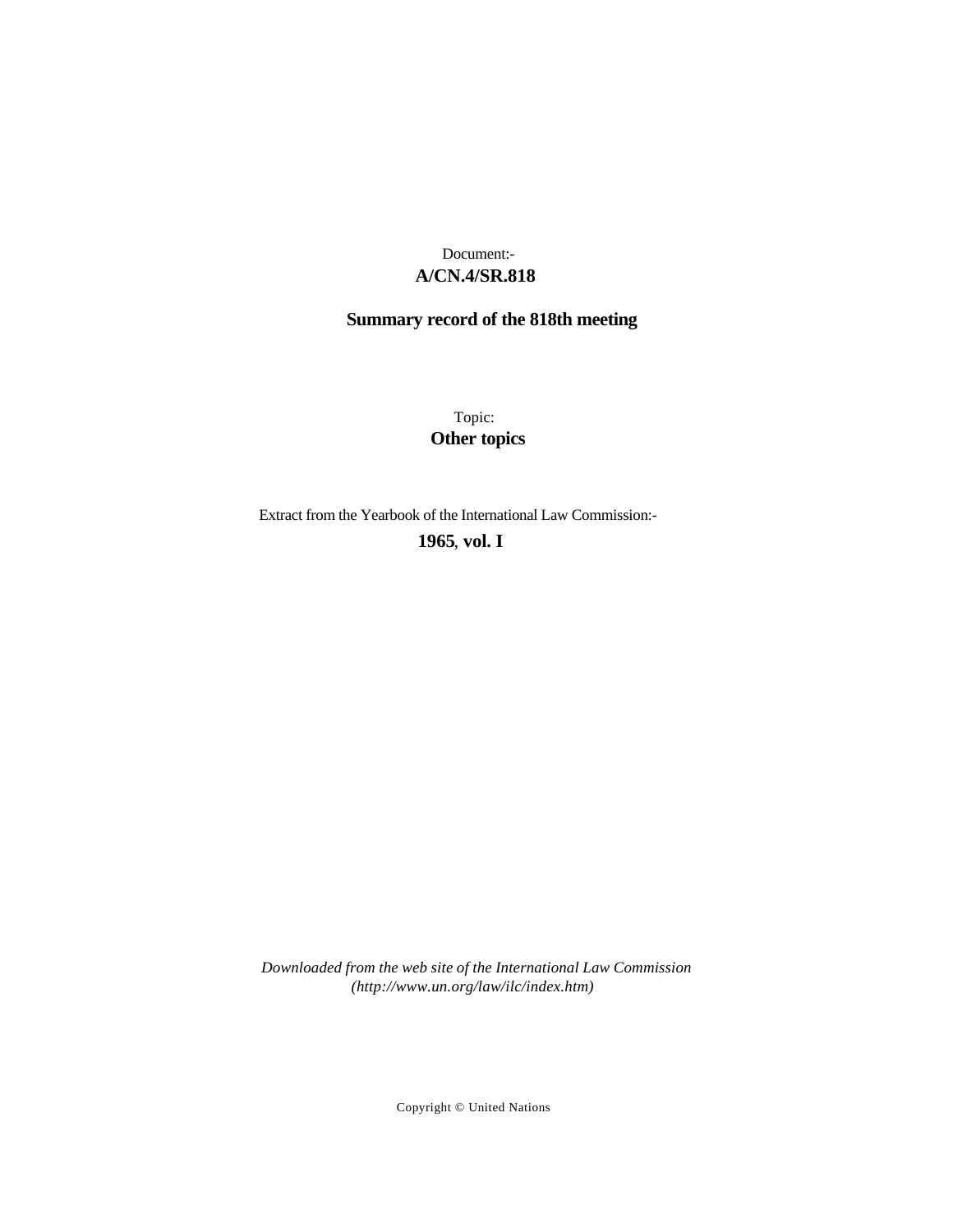# **818th MEETING**

*Tuesday, 6 July 1965, at 11.30 a.m.*

#### *Chairman:* Mr. Milan BARTOS

*Present:* Mr. Ago, Mr. Amado, Mr. Briggs, Mr. Castrén, Mr. Elias, Mr. Jiménez de Aréchaga, Mr. Lachs, Mr. Pal, Mr. Pessou, Mr. Rosenne, Mr. Ruda, Mr. Tsuruoka, Mr. Tunkin, Mr. Verdross, Sir Humphrey Waldock, Mr. Yasseen.

# **Draft Report of the Commission on the work of its seventeenth session (A/CN.4/L.111 and addenda)** *(resumed from the 816th meeting)*

1. The CHAIRMAN invited the Commission to consider chapter V of its draft report.

#### CHAPTER V : OTHER DECISIONS AND CONCLUSIONS OF THE COMMISSION (A/CN.4/L.111/Add.1)

2. Mr. ELIAS, Rapporteur, said that, as in previous reports of the Commission, a number of different matters were dealt with in chapter V. The Commission would need to decide whether or not it wished to endorse the fifth paragraph in section A.I. The words "Alternative I" in parentheses above that paragraph should be deleted.

3. As Mr. Sen, the Secretary of the Asian-African Legal Consultative Committee, had only visited Geneva in a private capacity, the reference to him in the second paragraph of section A.2 should be deleted; the sentence would then end with the words " who addressed the Commission ".

4. The main conclusions of the Committee set up to consider the exchange and distribution of documents of the Commission were summarized in section B.

5. In section D, two corrections should be made. In the third sentence, the words " in respect of" should be replaced by the words " during the discussion by the General Assembly of"; in the second paragraph, the word " nineteenth " should be replaced by the word " twentieth".

6. Mr. RUDA said that, if the Commission decided to retain the fifth paragraph of section A.I, it should at least amend the second sentence, which gave the impression that there was a wide gulf between the Commission and the bodies mentioned.

7. Mr. ROSENNE said that if the statement in that sentence was intended to reflect a change of policy, he could not support it. The Commission had never previously made its decision on whether or not to send an observer to meetings of other bodies contingent on either the nature of the items to be discussed or their connexion with its own agenda. If it maintained formal relations with other bodies in accordance with the provisions of its Statute, surely it would wish to be represented at their sessions and vice versa.

8. Mr. ELIAS, Rapporteur, said that the Commission was free to accept or to reject the wording suggested.

9. Mr. JIMENEZ de ARECHAGA proposed that the words " In view, however, of the relatively remote connexion of the subjects of the meetings described above with the topics under discussion by the Commission, and also " be deleted.

10. Mr. TUNKIN said he agreed, of course, that it was open to the Rapporteur to make suggestions for inclusion in the draft report. It would, however, be interesting first to hear the views of members from the Latin American countries on the question of sending an observer to an appropriate body.

11. Mr. RUDA said he entirely agreed with Mr. Rosenne that the Commission ought not to take as a criterion the topics dealt with by the bodies with which it maintained relations. In principle, it was desirable that the Commission should co-operate as closely as possible with other bodies active in the field of international law.

12. On the initiative of the Brazilian Government, a conference on the utilization of international rivers and lakes was to be held at Rio de Janeiro in 1966. It would be an inter-American conference, which would raise many legal and political problems of great importance in relations among South American States, and the International Law Commission should be represented.

13. Mr. TSURUOKA said it would be rather paradoxical if, in section A.I, the financial difficulties of the United Nations were advanced as a reason for not sending an observer to inter-American meetings, and in section A.2, the Chairman was requested to attend the session of the Asian-African Legal Consultative Committee. The reasons which applied to one body held good for the others. Perhaps the Commission could be represented at the Rio conference by one of its members who lived in the region.

14. Mr. AMADO, referring to Mr. Ruda's comments, said that if there was one subject of vital importance in international law at the moment, it was the industrial use of international waters. It was certainly of vital importance for the Latin American States, which had not been able to reach agreement on it either at the Havana Conference of 1928 or at the Montevideo Conference of 1933. The utilization of hydro-electric resources had in the past been regulated bilaterally, on the basis of arbitration by experts. Ever since the Barcelona Conference, however, the trend had been towards the drafting of a convention. The conference to be held at Rio was a bold venture which did honour to the legal capacity of the Latin American States; their aim was to exchange views in the hope of establishing rules of law which could not only be applied by them, but could also serve other States as a model and a stimulus.

15. Mr. JIMENEZ de ARECHAGA said he had been willing to accept the suggestion put forward in the fifth paragraph of section A.I, not because he minimized the importance of the Rio conference, but because it had not been the Commission's practice to send observers to international conferences. The United Nations would in any case be represented at the Rio conference, for which its Secretariat had done some extremely useful work. If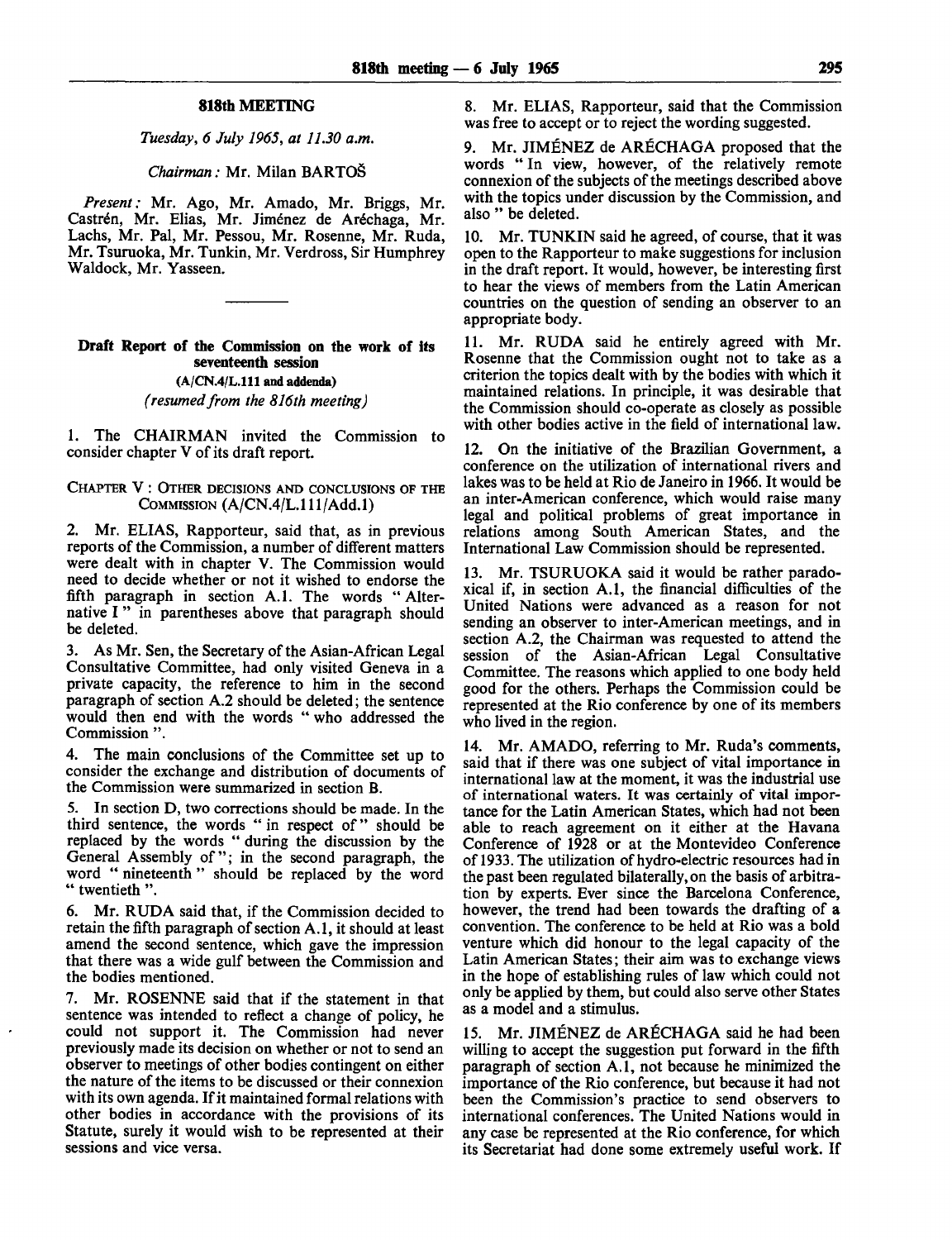the Commission decided to appoint an observer, however, he would not oppose that course.

16. Mr. ELIAS, Rapporteur, said that an additional reason for his suggestion had been that, according to the information available, the proposed conference would be mainly concerned with economic and political considerations, so that an observer from the Commission was unlikely to be able to make any useful contribution.

17. Mr. TUNKIN said that the Commission cooperated with the Inter-American Juridical Committee and the Asian-African Legal Consultative Committee, but it had never sent a representative to an international conference, whether universal or regional. He therefore agreed with the view expressed by Mr. Jiménez de Aréchaga.

18. Mr. BRIGGS said that in his opinion it was not advisable to give any reason for not sending an observer to a particular meeting. He therefore suggested that the second sentence of the fifth paragraph of section A.I be reworded to state that the Commission, while recognizing the importance of the proposed conference, had, with regret, arrived at the conclusion that it would not be in a position to send an observer.

19. Mr. AMADO said that he accepted the arguments advanced by Mr. Jiménez de Aréchaga and Mr. Tunkin against sending an observer to a conference which would be essentially a diplomatic one.

20. The CHAIRMAN said he noted that in the fourth paragraph of section A.I it was stated that " the Commission has been informed .. . ". He would like to know who had informed it.

21. Mr. WATTLES (Secretariat) said that, in reply to a request for information on the legal meetings to be held in 1966 under the auspices of the Organization of American States, the Legal Division of the Pan-American Union had informed the Secretariat of the Commission that there would probably be a specialized conference on the utilization of the waters of international rivers and lakes, and possibly also a joint meeting of the Inter-American Economic and Social Council and the Inter-American Council of Jurists for the purpose of examining the economic and legal aspects of development. That explained the paragraph in the draft report.

22. The CHAIRMAN asked what was the relationship between the Inter-American Juridical Committee and the Inter-American Council of Jurists.

23. Mr. JIMENEZ de ARECHAGA said that the observer who attended the meetings of the Commission was the Vice-Chairman of the Inter-American Juridical Committee and had been appointed as observer by the Inter-American Council of Jurists. The Inter-American Council of Jurists was a body of twenty-one jurists, one from each American State; the Inter-American Juridical Committee was a standing Committee of the Council, consisting of seven of its members. The exact date of the next session of the Council, to be held in Caracas, was not yet known. He therefore proposed that the Commission postpone its decision regarding the appointment of an observer to attend that session.

24. Mr. AMADO said that, so far as the Rio conference was concerned, the Commission should decide forthwith that it would not participate in a diplomatic meeting of that kind.

25. Mr. RUDA said he fully agreed with Mr. Amado. He could not accept the two reasons given in the report for not sending an observer, namely, the nature of the topics and the financial situation. The report should state that the reason for not sending an observer was that the proposed conference was of a diplomatic character.

26. Mr. AGO observed that since the Commission maintained relations with the Inter-American Council of Jurists it was only necessary for the Council's representative to inform the Commission of the date and place of the next session. The heading of section A.1, " Inter-American juridical bodies ", should be amended to read " Inter-American Council of Jurists" and it should be explained that the Inter-American Juridical Committee was the Council's executive body. The last two paragraphs of the section, referring to the invitation, should be deleted.

27. Mr. ELIAS, Rapporteur, said it might perhaps be better to delete the reference to the proposed conference altogether, rather than state the reason for not sending an observer, namely, that the Commission was not normally represented at diplomatic conferences.

28. Mr. TUNKIN said he supported Mr. Jimenez de Aréchaga's proposal; the Secretariat should be asked to redraft the fifth paragraph.

29. The CHAIRMAN, speaking as a member of the Commission, said he had always opposed the Commission's being represented at the meetings of certain bodies, for which provision was made in the United Nations budget, and not at the meetings of others.

30. Mr. ROSENNE said that the statement that " the Commission desired to stress the importance it attaches to consultation with the bodies with which it co-operates under article 26 of its Statute " applied to all such bodies in general, and should be moved to the first paragraph of section A.I.

31. The CHAIRMAN suggested that the first part of the first sentence of the fifth paragraph, down to the words " under article 26 of its Statute", should be added to the first paragraph to form an introductory paragraph to section A. Then, under the heading " Inter-American Council of Jurists " would come the existing second and third paragraphs, after which Mr. Ago's proposal would be followed.

### *It was so agreed.*

32. The CHAIRMAN invited the Commission to consider section A.2.

33. Mr. AGO suggested that the second sentence of the third paragraph be amended to begin with the words " In view of the interest which the Committee shows in the Commission's work ".

34. Mr. ELIAS, Rapporteur, said he could accept Mr. Ago's suggestion. In the same sentence, the word " indispensable" should be replaced by the word " useful ".

35. Mr. JIMENEZ de ARECHAGA suggested that, in the same sentence, the references to " the Committee's practice of discussing the work done by the Commission "